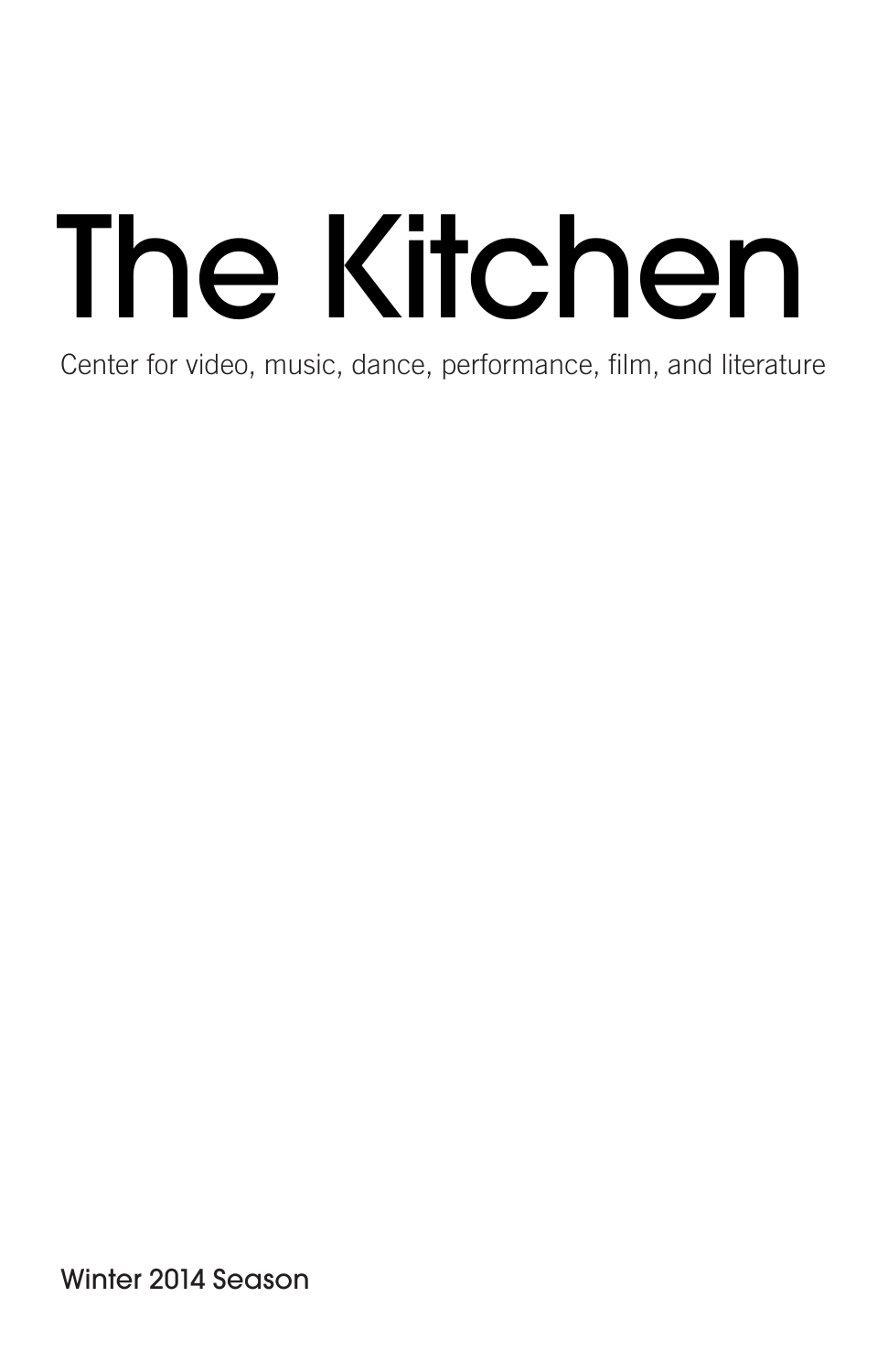# Winter 2014 Season

#### Jay Scheib: *Platonov, or The Disinherited* January 8–24 \$25

Director Jay Scheib returns to The Kitchen with *Platonov, or The Disinherited*, a live cinema adaptation of an unfinished text of Chekhov's, found after his death in a safe deposit box, chronicling an emotionally bankrupt society of anti-heroes who are, less heroically, also losing their loves, their homes, and, perhaps, their humanity. The performance is realized simultaneously as a live play (*Platonov, or the Disinherited*) and as a feature film (*The Disinherited*), shot and edited in real time and simultaneously broadcast to a movie theater near you.

With performers Tony Torn, Sarita Choudhury, Rosalie Lowe, Mikéah Ernest Jennings, Jon Morris, Virginia Newcomb, Ayesha Jordan, and Laine Rettmer. Stage Design by Caleb Wertenbaker. Lighting Design by Amith Chandrashaker. Sound Design by Anoushcka Trocker. Video Design and Live Edit by Josh Higgason. Costumes by Alba Clemente. Stage Management by Susan Beth Wilson. Associate Director Laine Rettmer. Assistant Directors Tara Ahmadinejad and Rosalie Lowe.

#### Luke Stettner: *this single monument* January 23–March 3 FREE

Last thing I knew there were five indications of a

*pause —* 

first was the one that came before all the others after that came the one I remember the least but *was the* 

most sudden and unexpected

following that came the refrain

the second to last was the most turbulent and *listless and* 

mournful and violent and prolonged and ordinary the one that followed all the others was how it *ended.*

An exhibition of new work by Luke Stettner. Curated by Lumi Tan.

## Boru O'Brien O'Connell: Draft, Capture, — January 23–March 3

#### FREE

The iconic work of industrial designer and illustrator John Vassos is a starting point for Boru O'Brien O'Connell's first New York solo exhibition, in which desks, cameras, microphones, and tile floors take roles as mnemonic and perceptual devices. In a new multichannel video, the artist

mirrors tropes such as the filmic wipe to conflate the subject and medium in a vertiginous space of heightened creative emblems. Curated by Lumi Tan.

#### eighth blackbird: *Heart and Breath* February 6–7, 8pm \$25

The six musicians of multi-Grammy-winning ensemble eighth blackbird play, speak, sing, whisper, growl, and mime, breathing theatrical life into the commedia dell'arte characters of composer Amy Beth Kirsten's Colombine's Paradise Theatre, a musical tale of love and death, dream and delusion. Preceding Kirsten's work is a musical program spanning three centuries yet unified in its passionate attention to themes of heart and breath.

Production directed and designed by Mark DeChiazza

#### Sarah Neufeld February 14, 8pm \$15

Neufeld performs selections from her debut solo album *Hero Brother* (Constellation Records), channeling her formative influences like Steve Reich, Iva Bittova, and Arthur Russell into new compositions whose electro-acoustic and avantfolk sensibilities shift from restrained, stately ambience and emotive etude to raw kinetic energy.

#### Lucy Raven: *On Location* February 19, 7pm \$10

An illustrated lecture tracing Hollywood's export of raw material—namely, images—to countries in Southeast Asia to be processed, reformed, and recombined. Beginning with the recent conversion of the 2009 apocalypse film 2012 from 2D to 3D, Raven investigates the developing technologies and infrastructures through which landscapes, locations, and stereoscopic spaces are constructed today.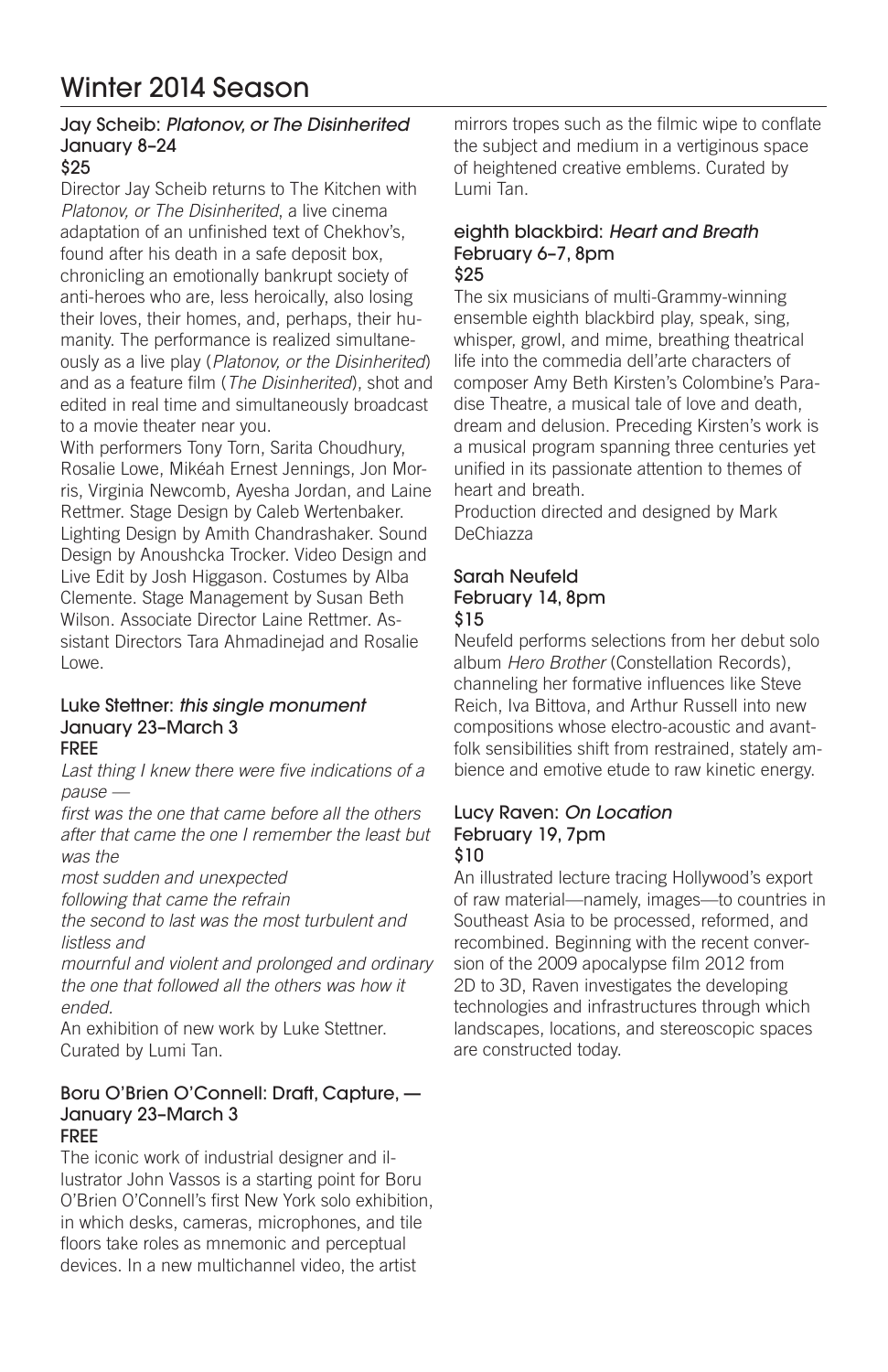# Heather Kravas: *a quartet*

Commissioned by Performance Space 122 and co-presented with The Kitchen as part of PS122's 9th Annual COIL Festival

January 8–13, 2014

Heather Kravas' *a quartet* is a National Performance Network (NPN) Creation Fund Project co-commissioned by PS122 in partnership with On the Boards, Fusebox Festival, and NPN. The Creation Fund is supported by Doris Duke Charitable Foundation, Ford Foundation, and National Endowment for the Arts (a federal agency). Additional support provided by 4Culture, PACT-Zollverein Essen, and CCNFC à Belfort and developed in part with support from The MAP Fund, a program of Creative Capital supported by the Doris Duke Charitable Foundation with additional support from the Andrew W. Mellon Foundation. Dance programs at The Kitchen are made possible with support from Mertz Gilmore Foundation, The Jerome Robbins Foundation, The Harkness Foundation for Dance, and with public funds from New York City Department of Cultural Affairs in partnership with the City Council and New York State Council on the Arts with the support of Governor Andrew Cuomo and the New York State Legislature.



The Andrew W. Mellon Foundation







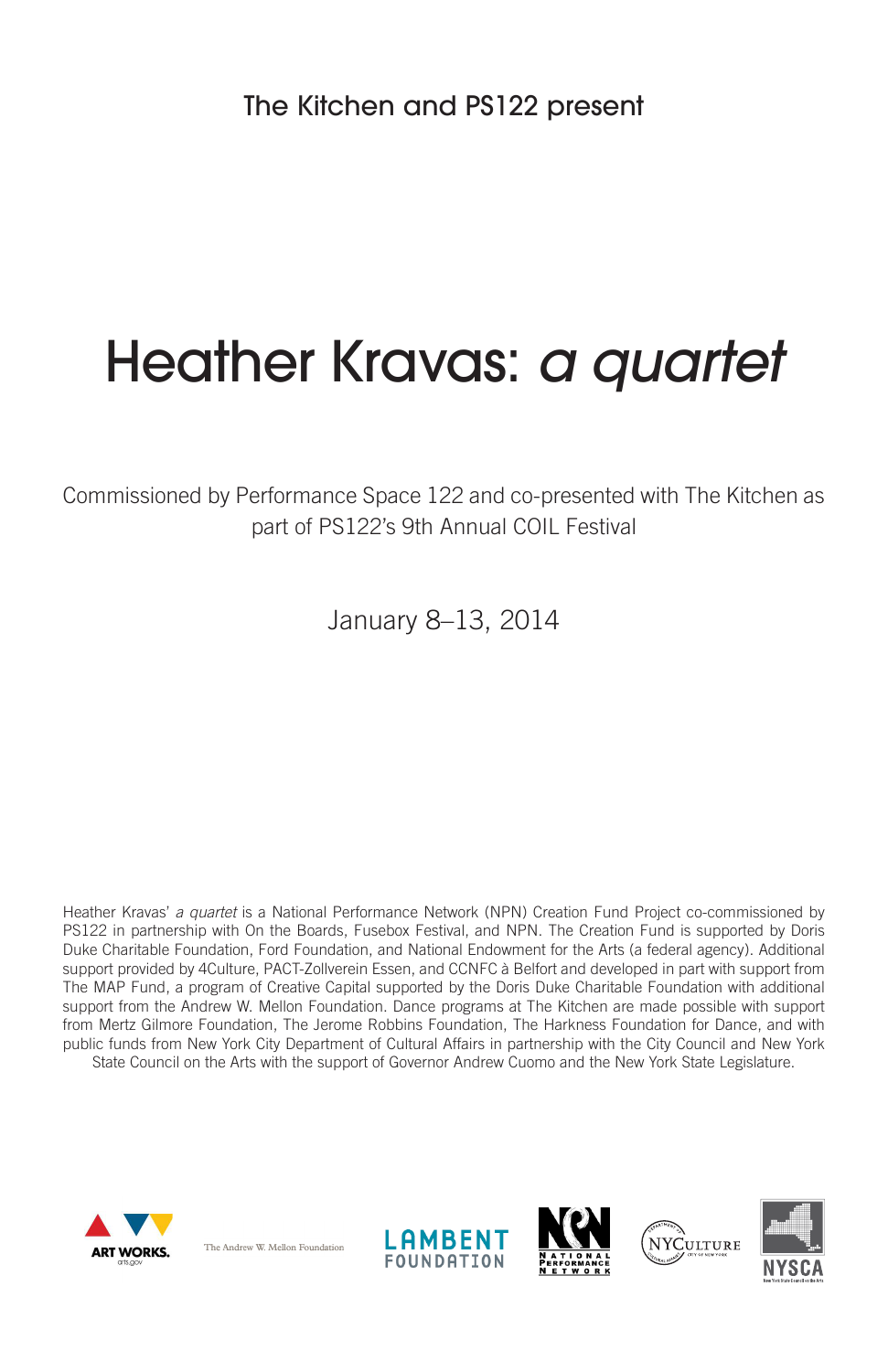# Credits:

Choreography: Heather Kravas with contribution and intervention from the performers. The Rochester Cheer Squad, Rebecca Brooks and DD Dorvillier

# Performers:

Oren Barnoy Cecilia Eliceche Jennifer Kjos Liz Santoro

Original Music: Dana Wachs/Vorhees Lighting Design: Madeline Best Scenography: Jason Starkie Performance Advisor and Artistic Consultant: Rebecca Brooks Costumes: Heather Kravas with Frances Kenny and Rebecca Brooks Production Manager: Sara Jinks

## Thank Yous:

Immeasurable and never-ending thanks to Cecilia, Jennifer, Liz, Oren, Rebecca, Dana, Jason, Madeline and Sara

And Vallejo Gantner, Matthew Lyons and Lane Czaplinski

And DD Dorvillier and Antonija Livingstone

And Tim Griffin, Zack Tinkelman, Eben Hoffer, Bob Bellerue, Jess Edkins, Derek Lloyd, Alex Reeves, Jeso O'Neill, Patrick Leonard, John Wyszniewski, Amy Rogoway, Sarah Wilke, Erin Jorgensen, Julian Martlew, Mark Meuter, Frances Kenny and LeDawn King

And Stephan Hinterhaus, Katharina Charpey, Laurent Vinauger and Joanne Leighton

And Jason and Konstantinos Starkie, Gus, Connie and Khristina Kravas, Victoria Haven and Dave Lipe

And Robert Tyree

And Daniel Davidson, Ed Fotheringham, Miguel Gutierrez, Dayna Hanson, Yvonne Hunt, Jenn Joy, Tricia Keightley, Gia Kourlas, Yvonne Meier, Jeffry Mitchell, Ryutaro Mishima, Sarah Paul Ocampo, Cynthia Rojas, Howard Silver, Jeremy Wade, Maureen Whiting, The UW Spirit Association and The Pacific NW Ballet School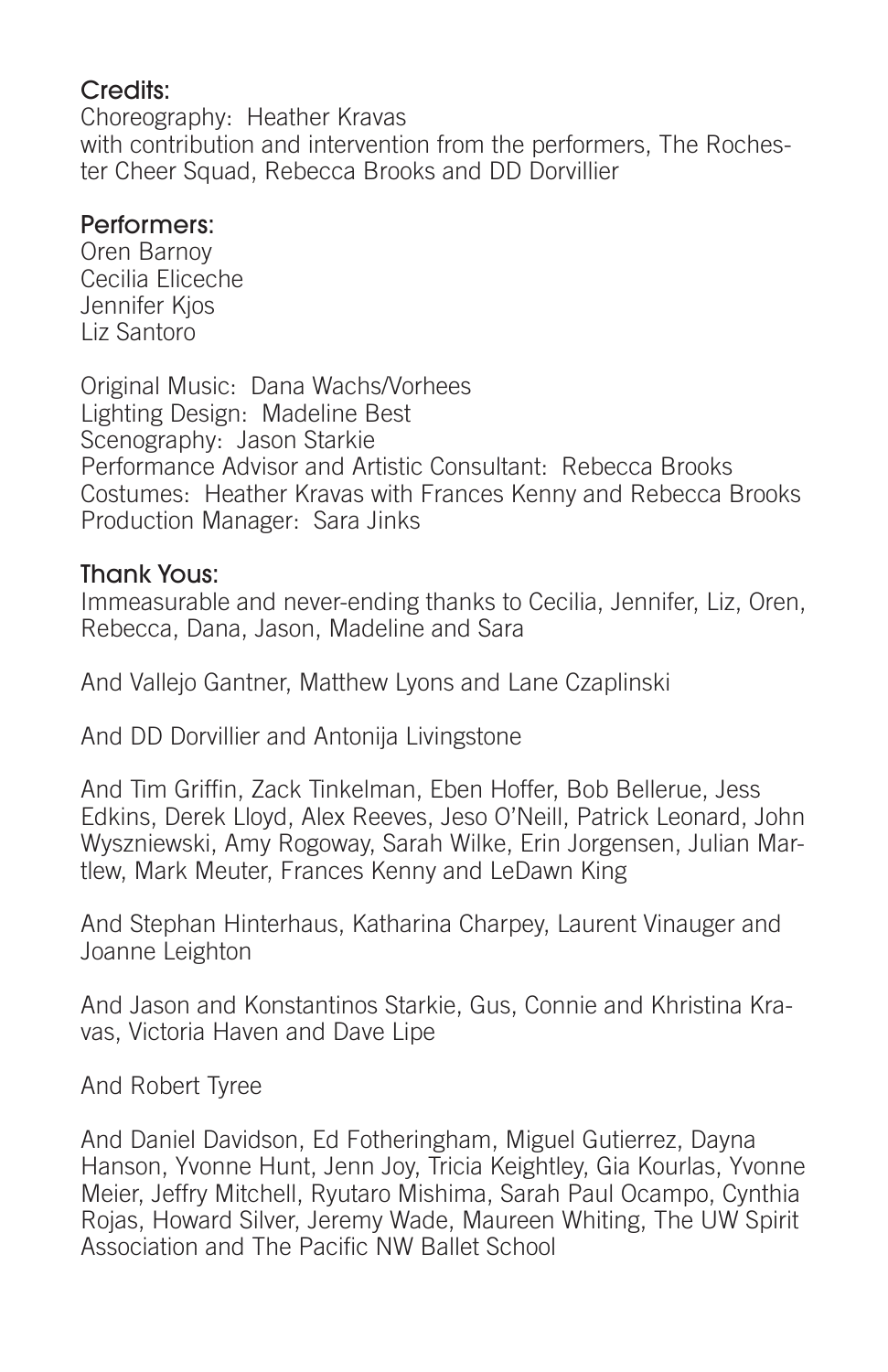# Bios:

Oren Barnoy (Performer) graduated with a BFA from California Institute of the Arts in 2000. Between 2000-2004 he showed choreography at Joyce Soho, PS1, Dancenow, Galapagos, WAX and Potsdam Film School (Germany). In 2005 he took a four year break from dance and moved to Miami. There, he made three projects. First was the creation of the installation piece *HUMANS ARE ANIMALS TOO!*, presented by Art Basel, Miami. The second was the release of a reggaeton album on Koch Records. Third, he began performing as a DJ, playing dance electronic and house music and was a featured DJ at the Ultra Music Festival in 2007 and 2008. Eventually, he left Miami and went to study in Israel at two yeshivas (orthodox Jewish seminaries). In 2009, after six months of studies, Barnoy moved back to New York. He began again to dance and choreograph and has since shown choreography at Dixon Place, Danspace Projects, The Kitchen, LA MAMA Experimental Theater, New Dance Alliance - Performance Mix, and was a Studio Series artist-in-residence at New York Live Arts in 2011 and a 2012/2013 artist-in-residence at The Tribeca Performing Arts Center. He has had the honor to dance for the following choreographers; DD Dorvillier, Heather Kravas, Sarah Michelson, and the Daniel Gwirtzman Dance Company. As a teaching artist Oren has worked for Movement Research Dance Makers program and has been a guest artist with the Daniel Gwirtzman Dance Company - teaching creative dance in the New York public schools and summer programs.

Madeline Best (Lighting Designer) designs dances, lighting and video and is the Production Manager at The Chocolate Factory Theater. Best graduated from Bennington College, grew up in Durham, NC and currently lives in Long Island City, Queens. She has designed lights for Keely Garfield, Aki Sasamoto, Molly Leiber and Eleanor Smith, Beth Gill, Rose-Anne Spradlin, Heather Kravas, luciana achugar's *PURO DESEO* (Bessie award winning), Neal Medlyn, Milka Djordjevich and Len Jenkin among others. Performance experience includes work on The Chocolate Factory Theater's Resident Projects Selective Memory and HotBox with Brian Rogers; multiple projects with Lauren Petty/Shaun Irons and with choreographer Juliana May/MayDance.

Rebecca Brooks (Performance Advisor / Artistic Consultant) is a dance artist and AmSAT certified Alexander Technique teacher based in NYC. Fundamental to her work is a commitment to developing sustainable practices that enhance conscious awareness for performers, students, and public alike. Rebecca established the role of Performance Advisor while working on Heather Kravas' *The Green Surround* in 2011, and she collaborated on Milka Djordjevich's 2013 solo, Kinetic Makeover, in a similar capacity. Rebecca's own performance events have been seen throughout NYC in theaters, lofts, community centers, living rooms, base-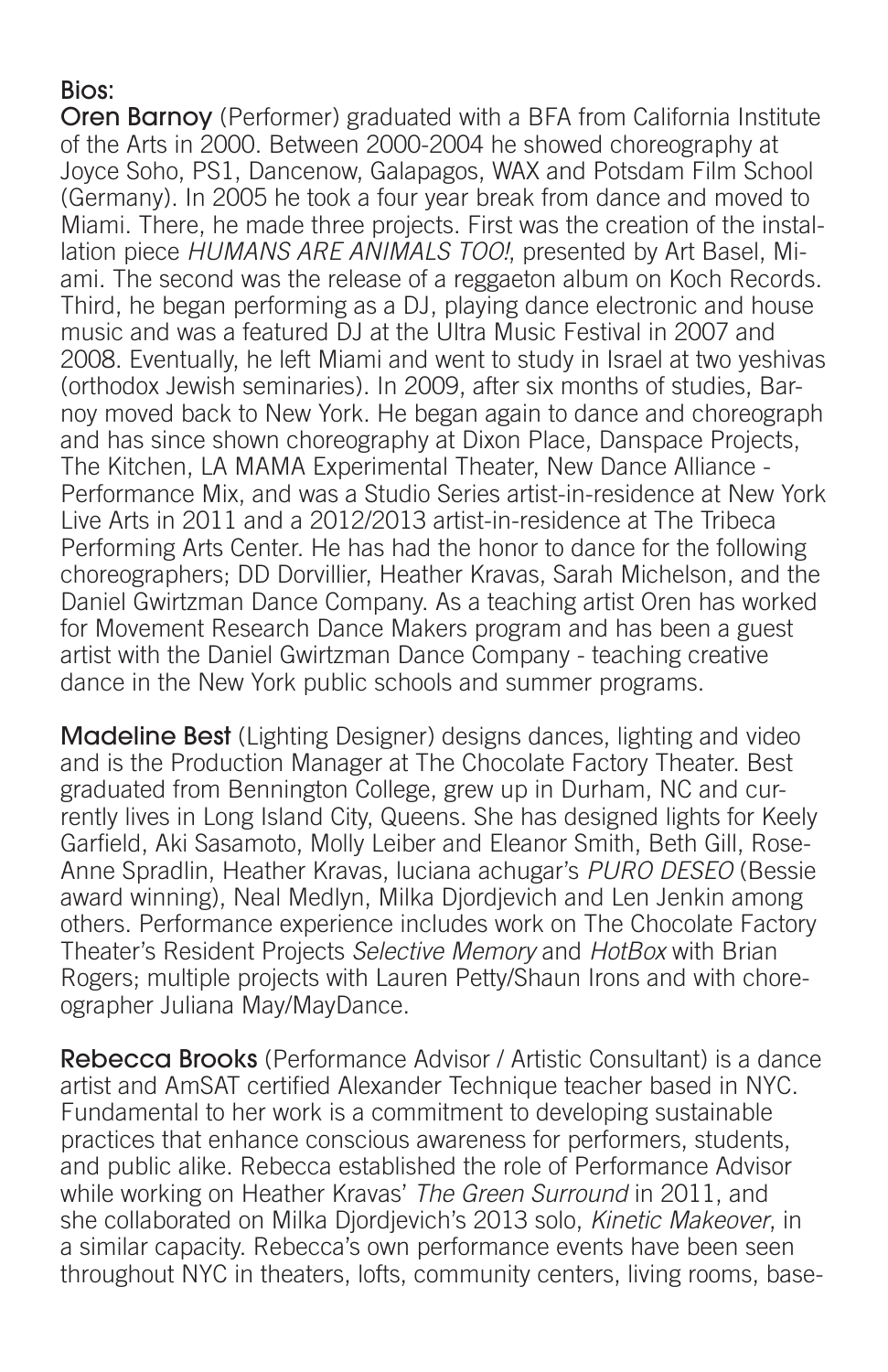ments, bars, galleries, art fairs and parks. She is currently a LEIMAY Black Studio Share Artist (2013-14) and she's developing a new work, Still Left On This Rock, to premiere at Danspace Project, NYC, in April 2014. Recent work as a performer includes projects with Marina Abramovic, luciana achugar, Walter Dundervill, Maria Hassabi, Heather Kravas, Amanda Loulaki, Jillian Pena, Katy Pyle, Susan Rethorst, robbinschilds and Kathy Westwater. She is currently on faculty at Balance Arts Center and Movement Research, and has taught at various other schools and institutions including Playwrights Horizons Theater School (NYU Tisch), St. Margaret's House, and the American Dance Festival. She maintains a private teaching practice in Manhattan and Brooklyn. BA, Sarah Lawrence College; Co-founder, AUNTS; Artistic Director, Rockbridge Artist Exchange. www.rebeccakelleybrooks.com

Cecilia Lisa Eliceche (Performer) was born in Bahia Blanca, Argentina. In 2006 she moved to Brussels to attend the Training and Research Cycles at PARTS. During this period she was a Movement Research ex-change student. Currently she works as a freelance dancer in Brussels. Cecilia collaborates with Eleanor Bauer in her triology (Triangle piece, Tent piece, Midday and Eternity), Claire Croize and Etienne Guilloteau, in NY for Heather Kravas. Cecilia loves dance and works with the endless potential of the body and movement. As a choreographer she created Cow's Theory that won the second prize in the prix Jardin d'Europe "for its intense physical investigation of construction dynamics and social relationships". She is also developing a series of 2 week dance-researches called Dance Concerts, focused variably on movement, choreography, politics and process. In a similar manner she collaborates with Ayelen Parolin for *Mateando*. She created a solo commissioned by Transit Festival on David Lang's *Orpheus Over and Under*. Currently she is preparing a new piece to be premiered in March 2014 in Stuk (Leuven).

Jennifer Kjos (Performer) hails from sunny South Florida and currently resides in Brooklyn and Big Indian. In Miami, Jennifer began performing ballet and flamenco under the direction of Judith Newman, Mariana Alvarez, and Rosita Segovia. She then attended SUNY Purchase and NYU, where she earned her degree. Jennifer has had the pleasure of working with Amanda Jones, Jessie Gold, RoseAnne Spradlin, Walter Dundervill, Hilary Clark , Megan Byrne, chameckilerner, and luciana achugar. She is currently in process with Caitlin Cook and luciana achugar. Her lengthy working relationships with Achugar and Dundervill have enabled her to deepen her persistent love and practice of improvisation. It is a true delight to be on this project with Heather Kravas. Many thanks to Heather and the cast for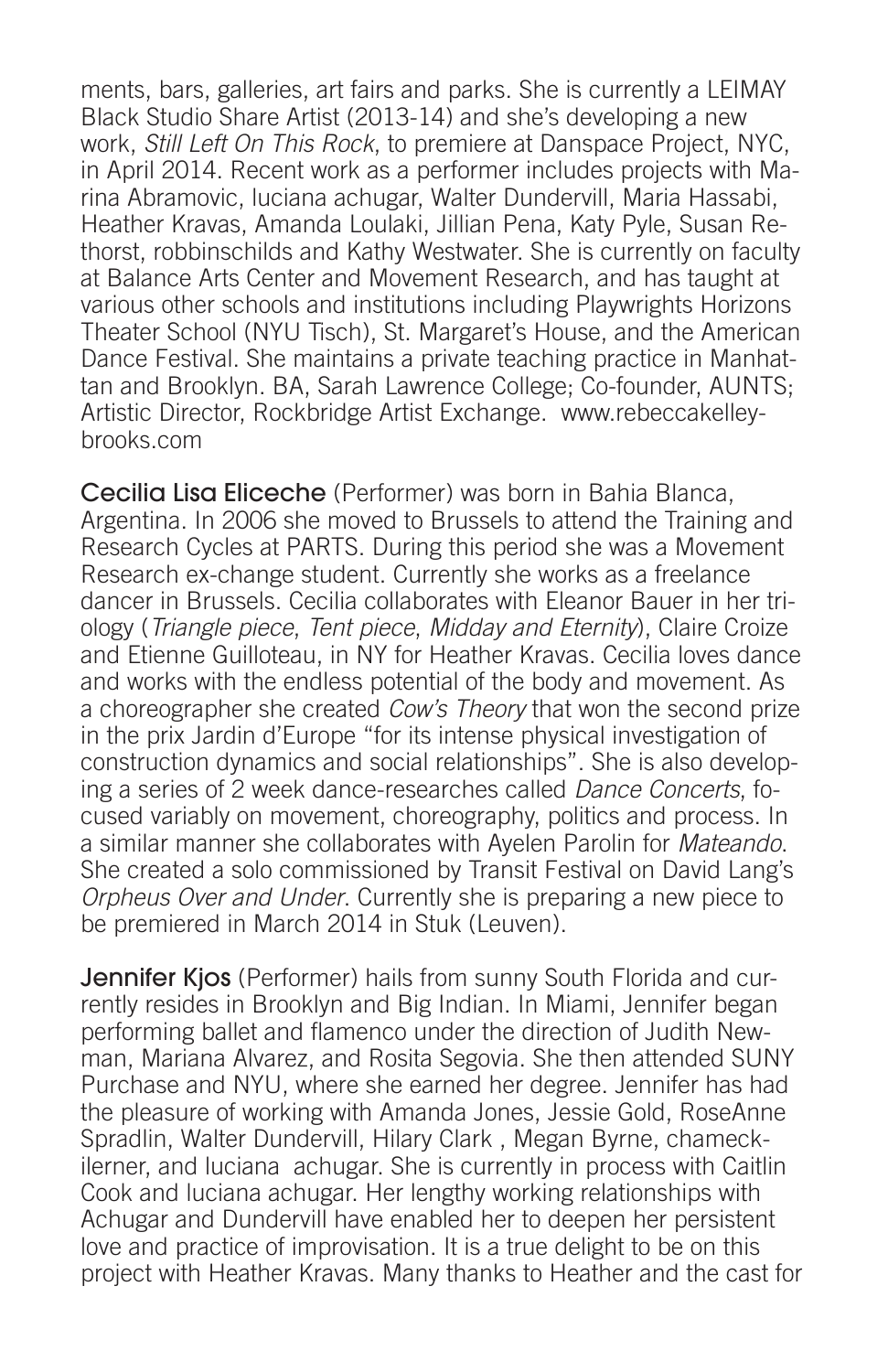these opportunities, both here and in Seattle. It's all part of my rock and roll fantasy.

Heather Kravas (Choreographer) grew up in Pullman, WA where, under the tutelage of Deirdre Wilson, she studied classical ballet and the experimental theater exercises of Jerzy Grotowski. In Seattle in the early '90s she co-founded the repertory company D-9, danced with Amii LeGendre and created her first dances in collaborations with Maureen Whiting, Karn Junkinsmith and Jack Magai. An independent artist working, and working to work in New York City between 1998 and 2006, she performed for Marion Ballester, Jennifer Allen, Amy Cox, Yvonne Meier and most significantly, DD Dorvillier & humanfuturedancecorps. From 2003-2008, Kravas collaborated with Canadian/European artist, Antonija Livingstone, generating several works, including two, multi-evening performance events, XXXXXXXXXXXXXXXXXXXX - a situation for dancing. and (no more village) another situation for dancing, both exhibited at international theaters and festivals in New York, Canada and Europe. She was a re-performer in Marina Abramovic's MOMA 2010 retrospective, *The Artist is Present*. Her work has been presented at PS 122, The Kitchen, Danspace Project @ St. Mark's Church, Movement Research @ Judson Church, Dance Theater Workshop, Tonic, Chez Bushwick and On the Boards. Heather currently lives and works between Seattle and Montesquieu-Volvestre, France.

**Sara Jinks** (Production Manager) is an art administrator and dance artist who has worked extensively with d9 Dance Collective and Crispin Spaeth Dance Group and is a current member of Pat Graney Company. She is on the board of Velocity Dance Center and has served on the boards or d9, KICK, and the Merc Playhouse Theatre. Sara recently returned from the Methow Valley where she was the Presenting Director of Methow Arts Alliance. Sara made Heather's acquaintance more than 30 years ago at the Academy of Ballet in Pullman, Washington.

Liz Santoro (Performer) is a choreographer and performer based in New York and Paris. She holds a diploma from Boston Ballet School and a Bachelor's degree from Harvard University. She has worked with choreographers such as Alexandra Bachzetsis, Jack Ferver, Philipp Gehmacher, Trajal Harrell, Jillian Peña, Eszter Salamon & Christine de Smedt, David Wampach and Ann Liv Young. She has also performed in the theater work of John Jahnke/Hotel Savant, Charles Chemin, and Pierre Godard and collaborated with visual artist Ryan McNamara. Her choreographic work has been presented by venues such as Danspace Project at St Marks Church, Chez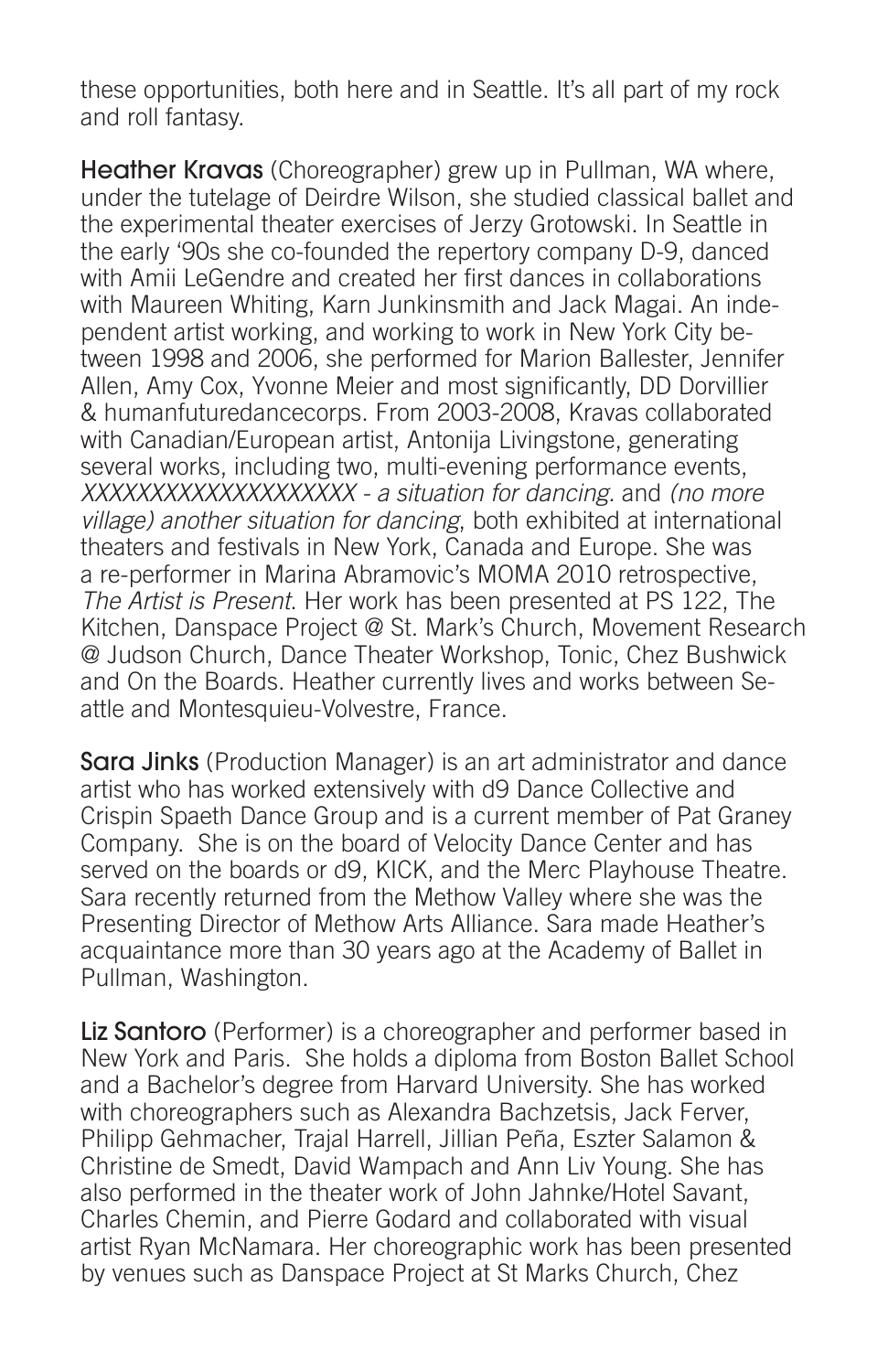Bushwick, Brooklyn Arts Exchange, Movement Research at Judson Church, Dance Theater Workshop, Théâtre de Vanves, L'Atelier de Paris – Carolyn Carlson, The Museum of Arts and Design, Point Ephémère, and ImPulsTanz. Her last piece, Watch It, recently received a 2013 Bessie Award for Outstanding Production. Her next work, *Relative Collider*, will premier at The Chocolate Factory in May 2014.

**Jason Starkie** (Scenographer) was born in Pullman, WA in 1969 and studied at the San Francisco Art Institute from 1987–91. Since then he has exhibited his paintings in galleries in cities all around the United States as well as abroad in Europe. He divides his time between his painting studios in Seattle and New York, maintaining his artistic practice as well as being a professional violinmaker.

Dana Wachs (Composer) (performing under the name Vorhees) is a musician, audio engineer, and sound designer based in New York City. She has toured the world as an engineer for the likes of MGMT, M.I.A., St Vincent and Deerhunter among many other International recording artists. She has performed and composed for New York Fashion Week runway presentations by Rachel Comey, Honor, and VPL, as well as performing her original compositions opening for the likes of Matmos, and Cat Power, among others. Ms. Wachs is pleased to collaborate again with Heather Kravas (previously composing for "The Green Surround" in 2011).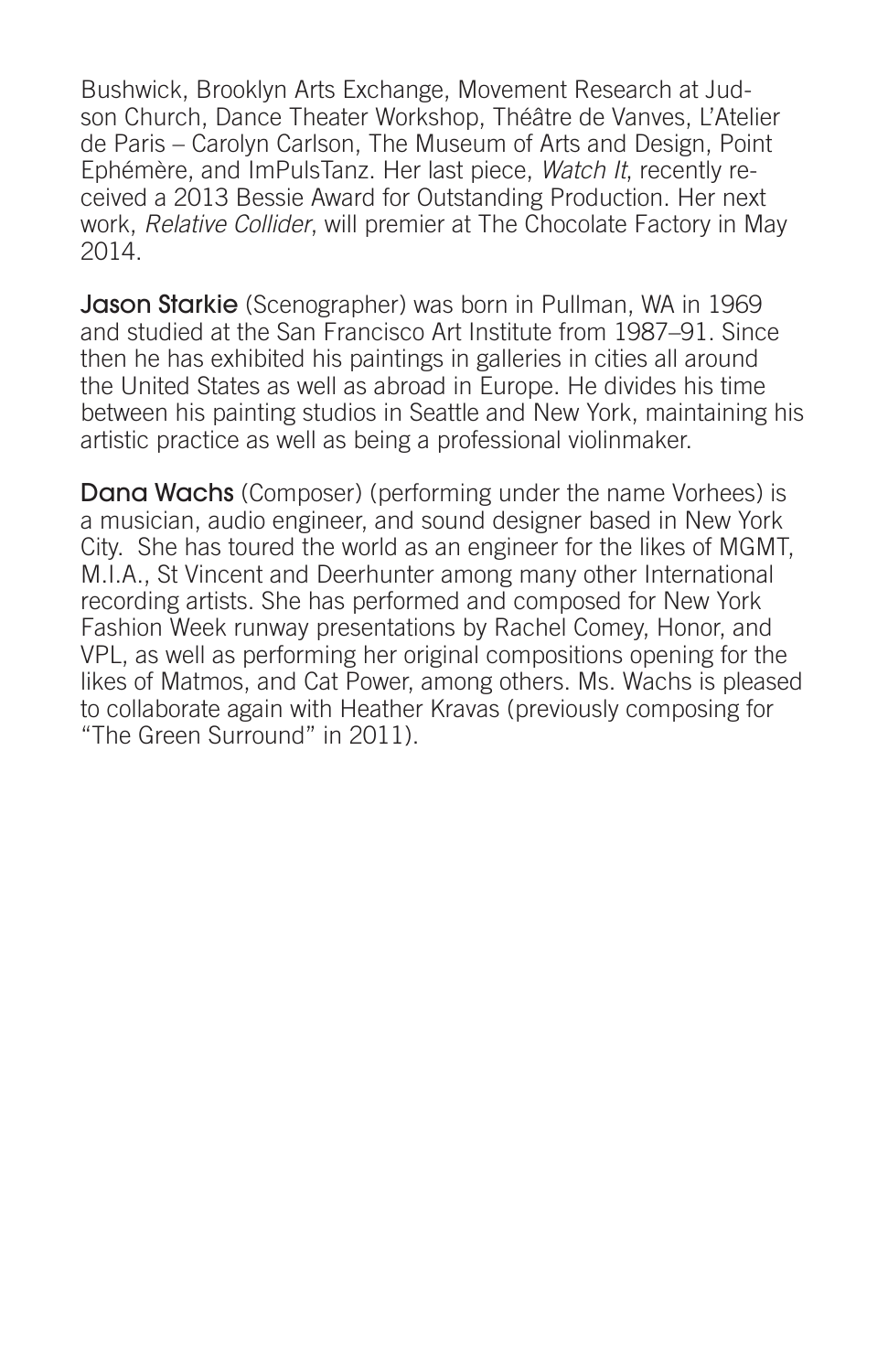

PERFORMANCE SPACE 122 (PS122), a not-for-profit, New York City East Village institution founded over 30 years ago, is recognized internationally for its presentations of contemporary theater, dance, music and live art. PS122 has developed a set of programs designed to reestablish the value of live performance, provide singular experiences for audiences that inspire critical thinking and sustain the creative process for artists throughout their career. Through partnering with peer organizations as well as contemporary institutions who share our belief in the cultural importance of live performance, PS122 currently commissions and presents artists in all disciplines in spaces all over the city during an annual fall & spring season and the COIL festival in January.

COIL is Performance Space 122's annual mid-winter festival of contemporary performance from across the US and around the globe. COIL 2014 is made possible with support from The Andrew W. Mellon Foundation New York Theater Program, the Lambent Foundation Fund of Tides Foundation, the National Endowment for the Arts and the New York City Department of Cultural Affairs in partnership with the City Council. Full COIL 2014 schedule: www.ps122.org/COIL

PS122.ORG | PS122.TV | facebook.com/PS122 | @PS122 | #COIL14

# PS122 STAFF

Vallejo Gantner - Artistic Director Winnie Fung - Director of Business & Organizational Resources Derek Lloyd - Director of Production Jess Edkins - Creative Producer Bevin Ross - Institutional Giving & Capital Campaign Manager Jeso O'Neill - Communications & Branding Manager Lori Vroegindewey - Individual Giving & Special Events Manager Alex Reeves - Creative Technology Developer Chris Walters - Box Office Manager Erica Reich - COIL Ambassador Danielle Brockmann - COIL Programming Associate Ilan Bachrach - COIL Photographer Sean Bauer, Lauren Brown, Gavin Hecker, Daniel Nelson, Mike Yesler – COIL Flying Squad Lila Barrett Elias, Tom Halls, Bettina Katja Lange, Cora Walters - **Interns**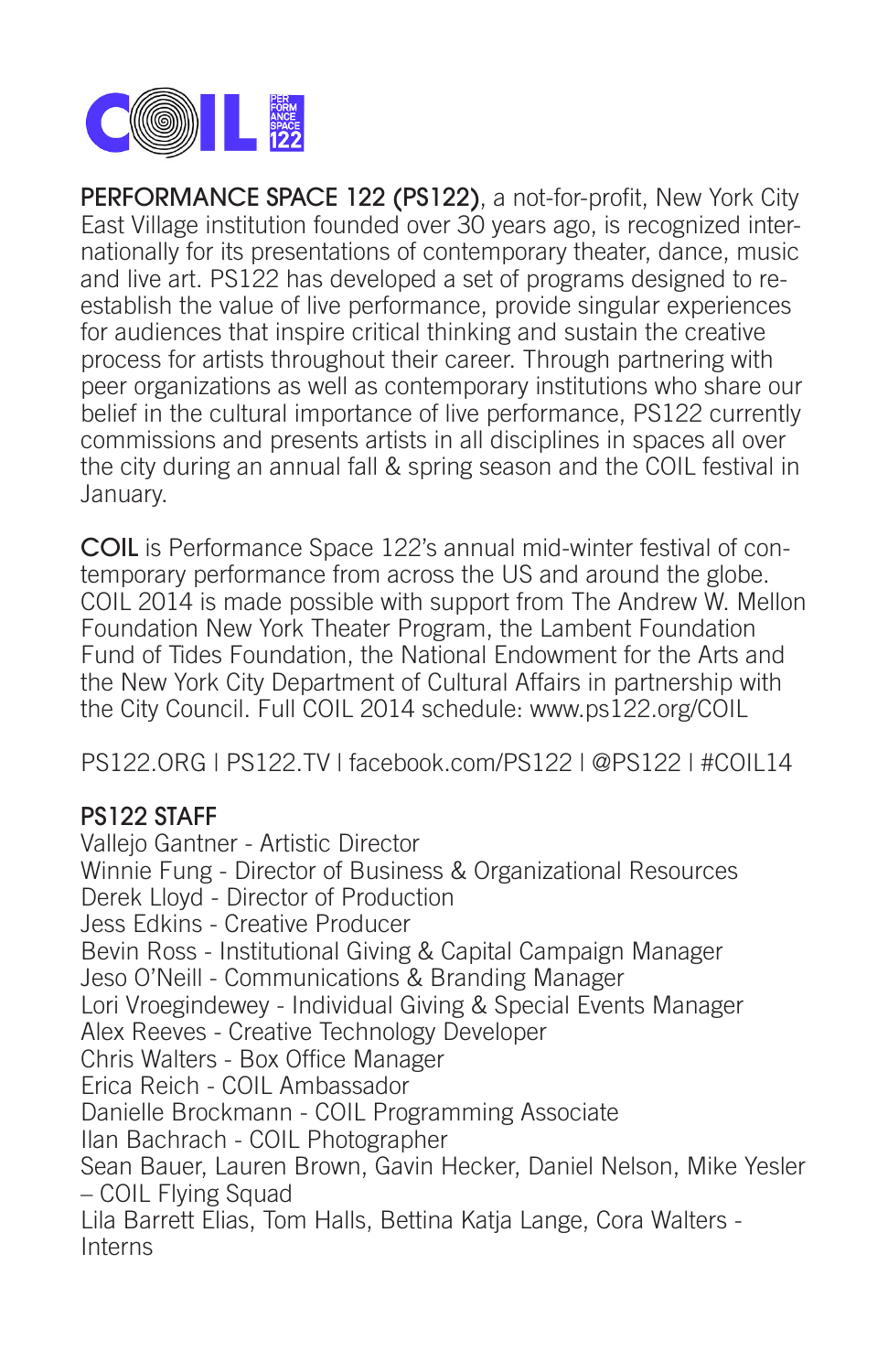# PS122 BOARD

Ivan Martinez - President, Charles Kerr - Vice-President, Jason C. Tsou - Treasurer, Howard M. Spector - Secretary, Justin Vivian Bond, David Brown, Enrico Ciotti, Anne Dennin, Ain Gordon, Gavin Kroeber, David Neubert, Adam Whitney Nichols, Lionel Ohayon, Michael Rich, Eli Scheier, Kambiz Shekdar, Frank Spelman and Carmelita Tropicana

# Performance Space 122 receives major support from the

following: Distracted Global Foundation, East Village Community Coalition, Edith Lutyens and Norman Bel Geddes Design Enhancement Fund, Friedman Foundation, Carrillo and Ziyin Gantner, Neilma Gantner, Gesso Foundation, Harkness Foundation for Dance, Jerome Foundation 50th Anniversary Grant, Jerome Robbins Foundation, Chet Kerr and Heather Thomas, Lambent Foundation Fund of Tides Foundation, Albert & Anne Mansfield Foundation, The Andrew W. Mellon Foundation New York Theater Program, Mertz Gilmore Foundation, Morrison Foerster Foundation, National Endowment for the Arts, National Performance Network (NPN), New York State Council on the Arts with the support of Governor Andrew Cuomo and the New York State Legislature, New York City Department of Cultural Affairs in partnership with the City Council, Peg Santvoord Foundation, The Fan Fox and Leslie R. Samuels Foundation, Shubert Foundation, The Harold and Mimi Steinberg Charitable Trust, Trust for Mutual Understanding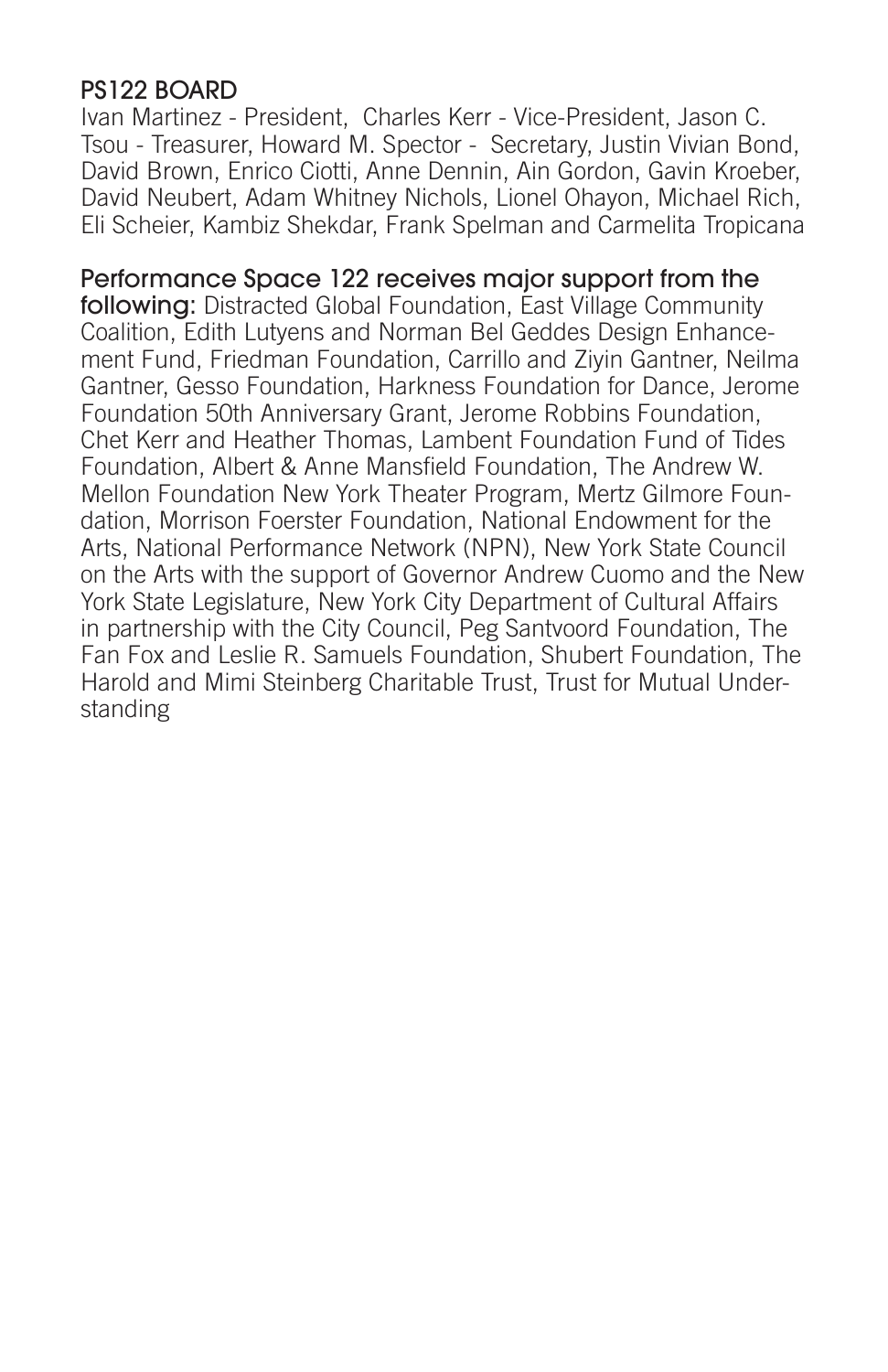#### \$50,000+

Mary Flagler Cary Charitable Trust Charlotte Ford Lambent Foundation The Andrew W. Mellon Foundation New York City Department of Cultural Affairs in partnership with the City Council Sukey Cáceres Novogratz & Mike Novogratz Melissa Schiff Soros & Robert Soros The Andy Warhol Foundation for the Visual Arts

#### \$25,000+

ADAA Relief Fund Marla Mayer & Chris Ahearn Dow Jones Foundation Melanie Shorin & Greg S. Feldman IAC Jerome Foundation Mia Jung & Scott M. Lawin The MAP Fund, a program of Creative Capital, supported by the Doris Duke Charitable Foundation and the Andrew W. Mellon Foundation Mertz Gilmore Foundation National Endowment for the Arts New York State Council on the Arts with the support of Governor Andrew Cuomo and the New York State Legislature New York State Office of Emergency Management Orentreich Family Foundation Mila & Tom Tuttle

#### \$15,000+

Jacqueline Reses & Matt Apfel Dedalus Foundation, Inc. Selby Drummond & Matthew Doull Julie Graham Elizabeth Valleau & Benjamin Palmer The James E. Robison Foundation Jennifer and Jonathan Allan Soros Foundation

#### \$10,000+

Alvarez & Marsal Holdings, LLC Jody & John Arnhold Mina Jung & Sungmin Choi Dow Jones Martin and Rebecca Eisenberg Foundation Cristina Enriquez-Bocobo Foundation for Contemporary Arts Emergency Grant

Hand Baldachin and Amburgey LLP Margaret & Daniel Loeb / Third Point Foundation Donald R. Mullen, Jr. New England Foundation for the Arts' National Dance Project New York Community Trust The Overbrook Foundation Paul, Weiss, Rifkin, Wharton & Garrison  $IIP$ May and Samuel Rudin Family Foundation The Fan Fox and Leslie R. Samuels Foundation Time Warner Inc.  $$5.000+$ Rhiannon Kubicka & Theodore Blackston Kyra Tirana Barry & David Barry Spencer Brownstone Gallery Paula Cooper Gallery The Aaron Copland Fund for Music Joseph and Joan Cullman Foundation for the Arts Jeanmarie & Billy Fenrich Wade Guyton Joan Hornig Jewelry Cynthia Temple / HSBC Private Bank, a division of HSBC Bank USA, N.A. Luhring Augustine Gallery Metro Pictures Morgan Stanley Neuehouse NYC Dance Response Fund, a program of Dance/NYC established by the Mertz Gilmore Foundation The Jerome Robbins Foundation The Rolex Institute Nelson Seo / Fermet Capital Management,  $\sqcup$  C Alexandra Ackerman & David Stern UBS Financial Services Tanya Traykovski & Carlo Bronzini Vender Sofia & James von Moltke Illya Szilak & Chris Vroom Suzy Coue-Wilson & Edward Wilson

#### \$2,500+

303 Gallery Shelley Fox Aarons & Philip Aarons The Amphion Foundation, Inc. Lily Auchincloss Foundation, Inc. Axe-Houghton Foundation Greene Naftali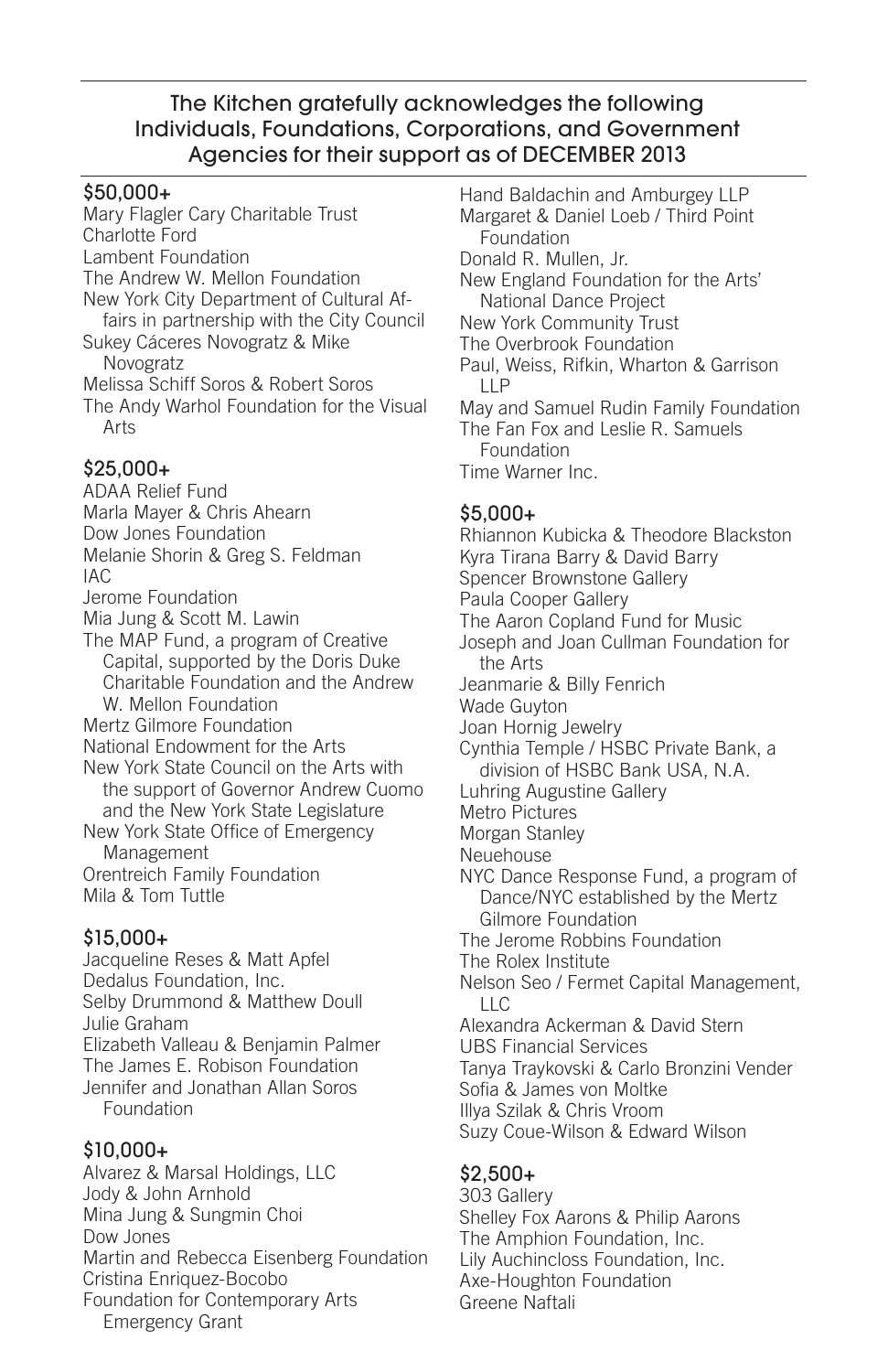Hauser & Wirth Douglas Hand Hermine & David B. Heller Barbara & Howard Morse Elizabeth Peyton Tanya Selvaratnam Cody J Smith Virginia Davies & Willard B. Taylor Thea Westreich Art Advisory Services \$1,000+ Carolyn R. Alexander / Alexander and Bonin Garth Appelt Augusto Arbizo / Eleven Rivington Winsome Brown & Claude Arpels Malina Boreyko Taylor Olson & Laurence Chandler Lili Chopra Judith L. Church Eileen & Michael Cohen Andrea Soros Colombel & Eric Colombel / Fourdoves Foundation The Cowles Charitable Trust Anthony B. Creamer Katie Cusack Molly Davies Debevoise & Plimpton LLP Dana & Greg Feller Alison Fox & Zach Feuer Marci Field Alina Fisch Susan & Arthur Fleischer, Jr. Galerie Gisela Capitain Galerie Lelong Marian Goodman Gallery Julie and Robin Graham Agnes Gund The Harkness Foundation for Dance Hilary & Peter Hatch Marieluise Hessel Alice & Chris Holbrook Lisa Ivorian-Jones Deborah & Alfred Jackson John Morace & Tom Kennedy Anton Kern Gallery David Kordansky Gallery Suzanne & Bruce Kovner Margaret Sundell & Reinaldo Laddaga William Leavitt Rachel & Jean-Pierre Lehmann Dany Levy

Anna Verdi & John MacIntosh Maureen Mahony Grace R. and Allen D. Marcus Foundation Dani Madoc & Donald Ian McCaw Juliette Moir Robert Molnar Maureen Paley Monique Péan Bettina Funcke & Seth Price Robin Renzi Yancey Richardson Andrea Rosen Gallery Cecile Barendsma & Tracey Ryans Marlene S. Schiff Jonathan Schorr Mary Skinner & Troy Selvaratnam Louise Eliasof & James Sollins Annaliese Soros Tara & Greg Spiegel Remy Kothe & Doug Summa Laurie M. Tisch Illumination Fund Oakleigh Thorne Julia Ott & Richard Vermillion III Anton Vidokle Loc & Lan Vukhac Rett Wallace John Emr & Scott Wasserman Jennie Weatherly SP Wijegoonaratna Christen & Derek Wilson Ann Goldstein & Christopher Williams Christine Zehner

#### \$500+

Nasiba Adilova Mimi Johnson & Robert Ashley Yigal Azrouël Balice Hertling & Lewis Leon Bennimon Alfred P. Gillio & Paul Bernstein Tanya Bonakdar Gallery Blair Borthwick Andrea Bott Gavin Brown's enterprise Julia Bryan-Wilson Christine Burke Veronica Cavanagh Ann Dexter-Jones Bridget Donahue Sima Familant Sandy Tait & Hal Foster Yfat Reiss Gendell & Bradley Gendell Sarah Goulet / Pace Gallery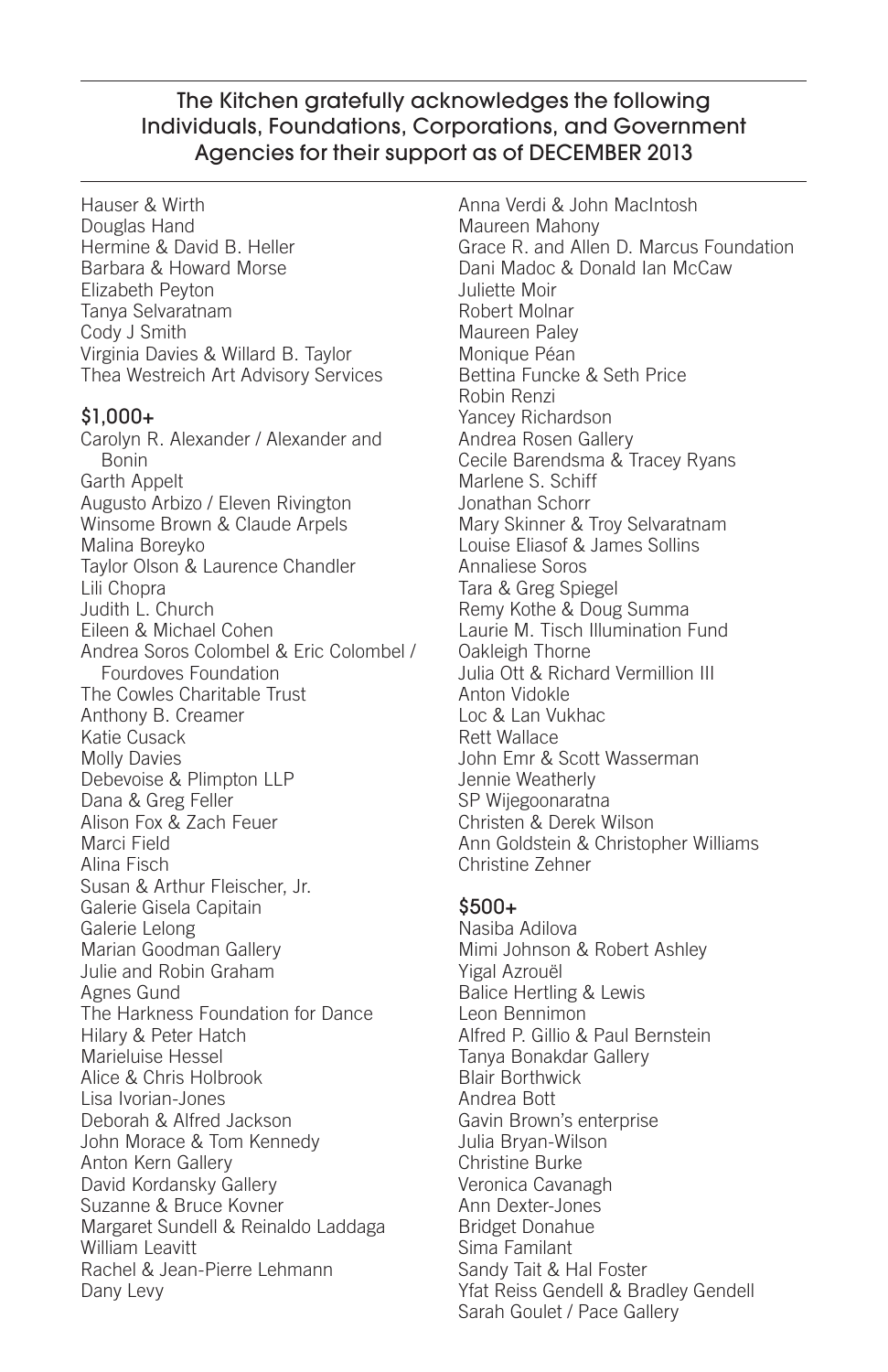Kathy Halbreich Richard Hamilton Sheila & Isaac Heimbinder Phillip Keir Younghee Kim-Wait Shannon Jackson & Michael Korcuska Anna Kustera Chum Langhorne Barbara J. London Robert Longo Maryanne & Raymond T. Lyons Christian Marclay Gregory R. Miller Stacy Latocha Newelt Aiya Ono Lora Reynolds Isabel P. Roberts Jason Simon Robert Snodgrass Pascal Spengemann / Marlborough Chelsea Steel Pier Capital Hilary Kloz Steinman & Robert Steinman Emily Glasser & William Susman Jacqueline Terrassa Courtney Treut Sam Tsao Vendini Begum Yasar / Dominique Lévy Gallery

#### \$250+

Cecilia Alemani Bruce Antelman Julieta Aranda John Auerbach Deirdre Barry Jayne H. Baum Daniela Coletta & Jeffrey T. Bernett Hillary Blumberg Marianne Boesky Gallery MT Carney M. Carr Ronni Casty Alexandre Chemla Andrew Clark Suzanne & Bob Cochran The Cosmopolitan Club Moyra Davey William Dawson JK Brown & Eric Diefenbach Diana Elghanayan Melissa Feldman

Lori Finkel The Foundation, To-Life, Inc. Jeffrey Fuller Serge Krawiecki Gazes Alexander Gilkes Barbara Gladstone Tirzah D. Schwarz & Charles Goldblum Mary Griffin J. Hait Stephanie Halmos Kim M. Heirston Phillip Hersh Kenneth Hirsh Matt Keegan Ingrid Bromberg Kennedy K.M.D., Inc. Knight Landesman Margo Leavin Justine Lecates Matti Leshem Kim Light Carmine Boccuzzi & Bernard Lumpkin James Mancuso Diane Compagno Miller Virginia & Timothy Millhiser Charles Moffett Guna & Bob Mundheim Alexandra & Alan Murray Clara & Alf Naman Brinton Parson Deborah Brown & Jeffrey Pollock Jean Raazi Katie Rashid / Sikkema Jenkins & Co. Mark Roppel Lisa Roumell Nicole Russo Sabety and Associates, PLLC Anna-Clair Salama-Caro Jay Scheib Amy & Jake Schrader Ben Scott Meredith Martin & Joshua M. Siegel Miyoung Lee & Neil Simpkins Wendy & Stanley Sloan Marla Smith Michael Smith Carl Stanton Jeremy E. Steinke Cristin Tierney Kristen Joy Watts Peter S. Wilson Natalie S. Winheim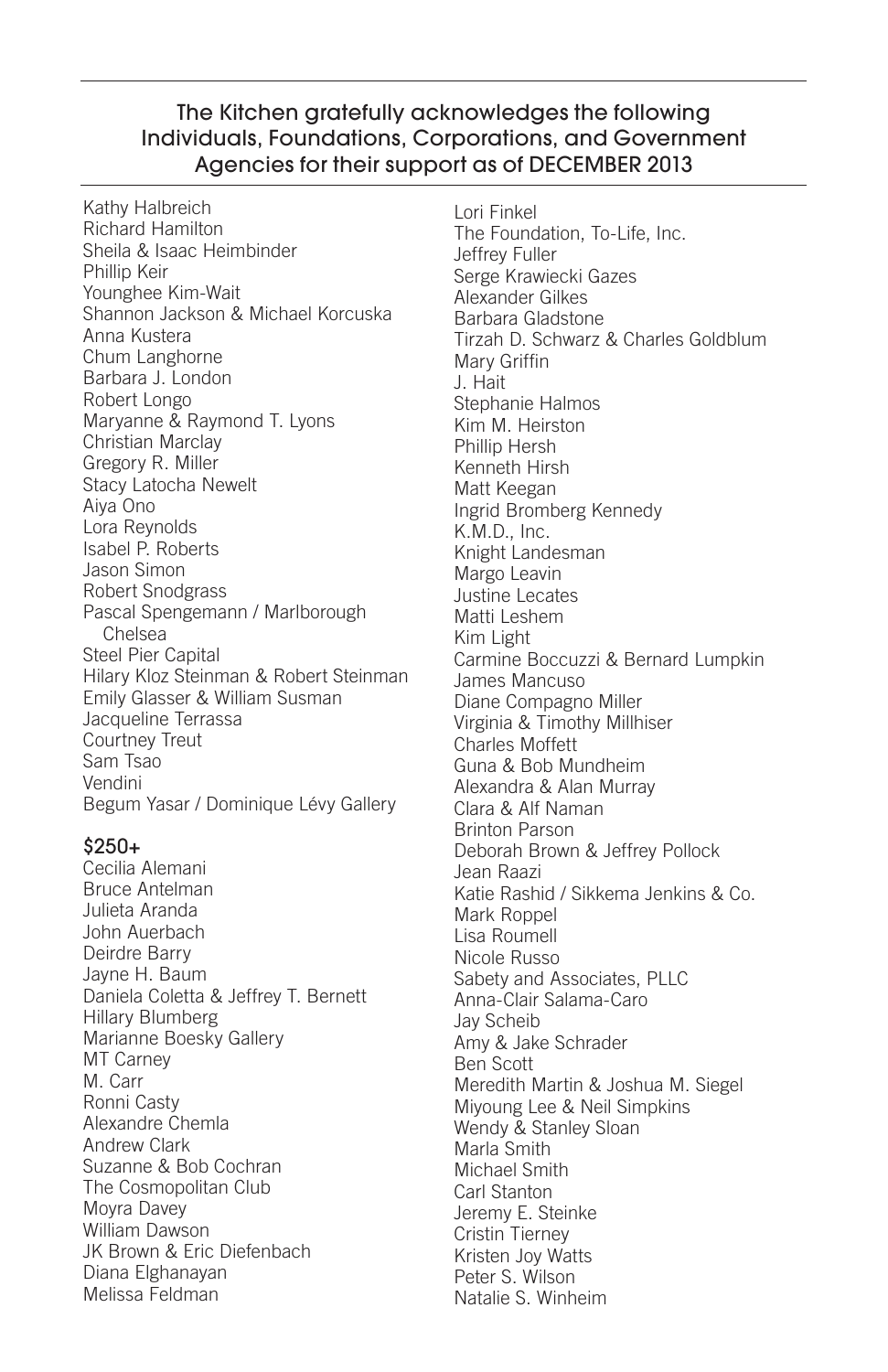Harriet & Lewis Winter Christian Wirtz Ravi Yadav Yajun Yang

#### \$100+

Ruthie Abel Katherine Abernathy Christian Alexander Fernanda Arruda Tauba Auerbach Rory Babich Alexander Berardi Frances Bixler Jennifer Blessing Jo Bonney & Eric Bogosian Maureen Bray Sarah Jane Bruce Timothy Callis Freddie Campion Margaret Clinton-Koenig Kristy Cole Heather Corcoran Juliette Crump Karin Dauch Julia Dault Danielle Dimston Dominique Durand-Goldberg Ursula Endlicher Martin Wechsler & David Fanger Geoff Feldkamp Heather Flow Susan Galvani Nina T. Winthrop & Jon Gibson Francis Greenburger Cathy Bowman & David Grubbs Simone Gurren Gordon Ho Robert Hult Lisa Hurwich Sarah Jacobson Sarah Kanes Brian Kish

Dmitry Komis Andrew Kreps Heather Lawless Kristen Lorello Emily Manzo Autumn McDonald Joel Mesler Jonathan Miller Joanna Moresky Bridget Murphy Harmony Murphy Alice Newell-Hanson David Nisinson Ma Orsini Shirin Partovi Robert Potts Ryan Rockefeller Delilah Rothenberg Lewis Saul Bruce Sherman Valeska Soares Jacqueline Sullivan Frederieke Taylor Rob Teeters Yulia Topchiy Jeffrey Treut Younglee Wait Emily Weiskopf Bryan Weiss Kate Werble Rob Westerholm Jeremy White Nicole Will Madelyn Wils Samuel B. Wilson Cornelia Winthrop Francine Wolterbeek Philip Wonger James Worthington Paul David Young Katja Zigerlig

The Kitchen benefits from Materials for the Arts, a program of the NYC Department of Cultural Affairs/NYC Department of Sanitation.





**NYCULTURE** 

The Kitchen's continued vitality depends on the generosity of its contributors, whose donations are 100% tax deductible. Please call Caitlin Gleason at 212-255-5793 x 10 to discuss the benefits of becoming a donor or to establish a corporate match for your contribution.

All checks can be sent to: Attn: Kitchen Contributions, 512 West 19th Street, NYC 10011